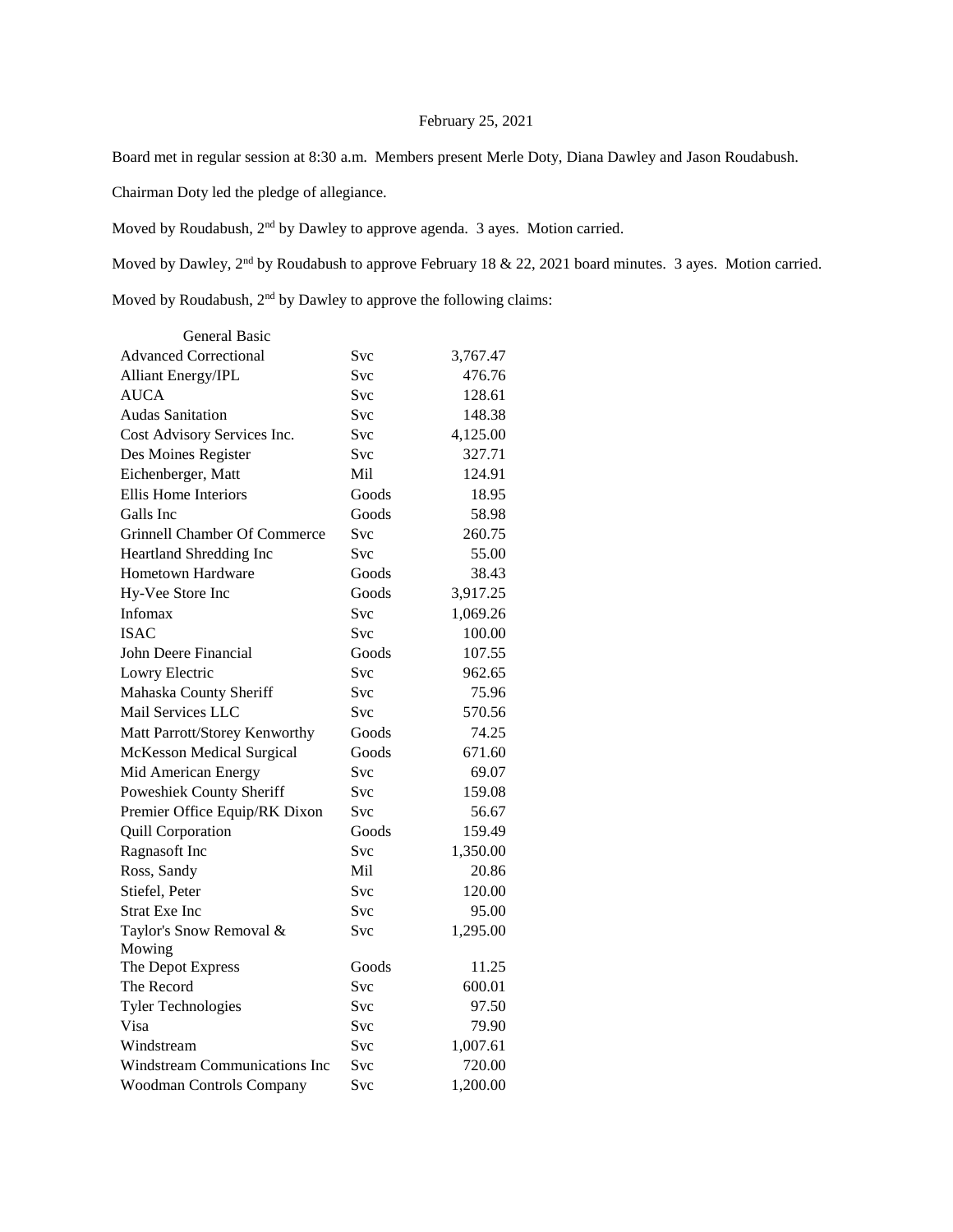| <b>General Supplemental</b>        |            |            |
|------------------------------------|------------|------------|
| Premier Office Equip/RK Dixon      | Svc        | 56.66      |
|                                    |            |            |
| <b>Rural Services Basic</b>        |            |            |
| Galls Inc                          | Goods      | 320.87     |
| Verizon                            | <b>Svc</b> | 40.01      |
| Visa                               | Svc        | 105.85     |
| Secondary Road                     |            |            |
| <b>Alliant Energy/IPL</b>          | Svc        | 1,220.82   |
| Henderson Products Inc.            | Goods      | 2,736.98   |
| Kline, Ed                          | Goods/Svc  | 52.44      |
| Ricks Towing & Wrecker Svc         | Svc        | 80.00      |
| Sterling Fire & Safety, Inc        | <b>Svc</b> | 348.00     |
| <b>TIP Rural Electric Coop</b>     | <b>Svc</b> | 174.00     |
| <b>United States Cellular</b>      | <b>Svc</b> | 173.80     |
|                                    |            |            |
| <b>Sheriff Commissary</b>          |            |            |
| <b>Bob Barker Co Inc</b>           | Goods      | 247.01     |
| Reliance Telephone Inc             | <b>Svc</b> | 1,320.00   |
| <b>Swanson Services Corp</b>       | Goods      | 642.75     |
| Capital Projects                   |            |            |
| Racom Corporation                  | Goods      | 940,986.30 |
|                                    |            |            |
| <b>Emergency Management Agency</b> |            |            |
| Des Moines Register                | Svc        | 53.04      |
| <b>ISAC</b>                        | <b>Svc</b> | 150.00     |
| Schuster, Andy                     | Reimb      | 160.00     |
| The Depot Express                  | Goods      | 145.58     |
| Visa                               | <b>Svc</b> | 354.46     |
| Windstream                         | Svc        | 98.40      |
| E-911                              |            |            |
| <b>Alliant Energy/IPL</b>          | Svc        | 270.65     |
| Des Moines Register                | Svc        | 64.57      |
| Sears, Gary A                      | Svc        | 600.00     |
| Sign-Up Ltd                        | Goods      | 162.00     |
| <b>TIP Rural Electric Coop</b>     | Svc        | 132.79     |
| Windstream                         | Svc        | 2,044.33   |
| Windstream Communication           | Svc        | 1,816.82   |
|                                    |            |            |

3 ayes. Motion carried.

Moved by Dawley,  $2<sup>nd</sup>$  by Roudabush to approve the following Certificates of Appointment:

- Kyle Doty, Seasonal Park Ranger, Conservation, effective April 1, 2021; rate of pay \$13.00 per hour
- Monica Moyer, Campground Host, Conservation, effective April 1, 2021; rate of pay \$100.00 per week; if additional duties are assigned by the Conservation Director, the campground host will be compensated \$12.00 per hour
- Richard Moyer, Campground Host, Conservation, effective April 1, 2021; rate of pay \$100.00 per week; if additional duties are assigned by the Conservation Director, the campground host will be compensated \$12.00 per hour